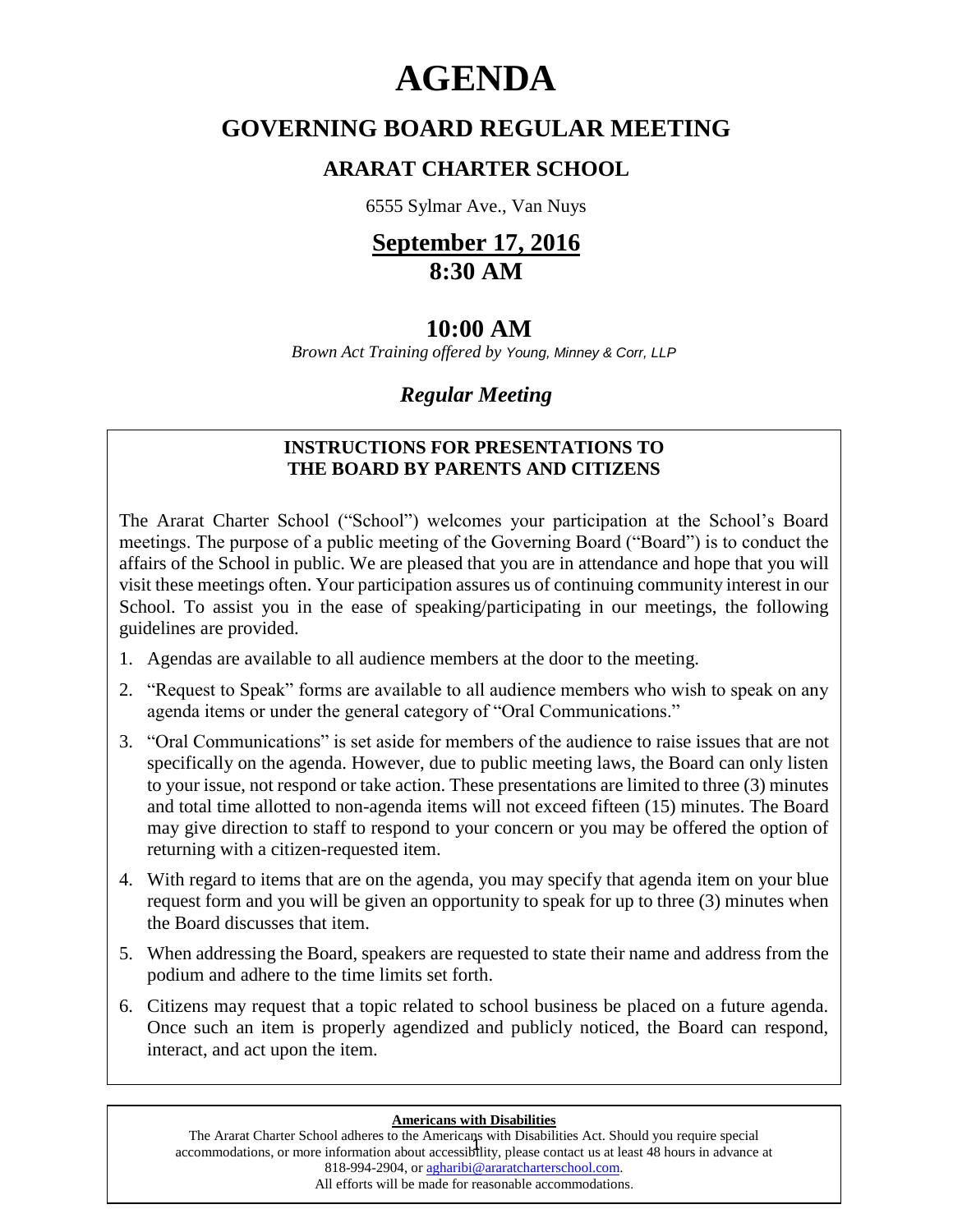#### **A. OPEN SESSION/CALL TO ORDER:**

Meeting was called to order by Board Chairperson, Dr. Berjouhi Koukeyan at \_\_\_\_ am.

#### **B. ROLL CALL**

| модо спор            |         |        |
|----------------------|---------|--------|
|                      | Present | Absent |
| Shakeh Avakian       |         |        |
| Marlena Gonzalez     |         |        |
| Lorena Gonzalez      |         |        |
| John Henderson       |         |        |
| Sylva Karayan        |         |        |
| Berjouhi Koukeyan    |         |        |
| Hermine Mahseredjian |         |        |
|                      |         |        |

## **C. APPROVAL OF MINUTES OF BOARD MEETING OF AUGUST 20, 2016**

Moved by: Seconded by: Vote: Vote:

## **II. COMMUNICATIONS**

#### **A. ORAL COMMUNICATIONS:**

*Non-agenda items: no individual presentation shall be for more than three (3) minutes and the total time for this purpose shall not exceed fifteen (15) minutes. Ordinarily, Board members will not respond to presentations and no action can be taken. However, the Board may give direction to staff following a presentation.*

#### **B. FOR INFORMATION: CHAIRPERSON'S REPORT**. (Attachment)

- **1. Update Regarding the Leasing/Purchasing and Financing of a Facility**
- **2. Diversity Plan Update**

### **C. FOR INFORMATION: PRINCIPAL'S REPORT.** (Attachment)

*This is a presentation of information that has occurred since the previous Board meeting. (Per attached report)*

- **1. Update on Calendar of Events**
- **2. Update on Enrollment**
- **3. Update on School Staff Openings**

#### **D. FOR INFORMATION: FINANCIAL REPORT**

*This is an update from what has transpired since the last board meeting.*

**1. Budget to Date Update from Edtec**

#### **III. CONSENT AGENDA ITEMS**

*All matters listed under the consent agenda are considered by the Board to be routine and will be approved/enacted by the Board in one motion in the form listed below. Unless specifically requested by a Board member for further discussion or*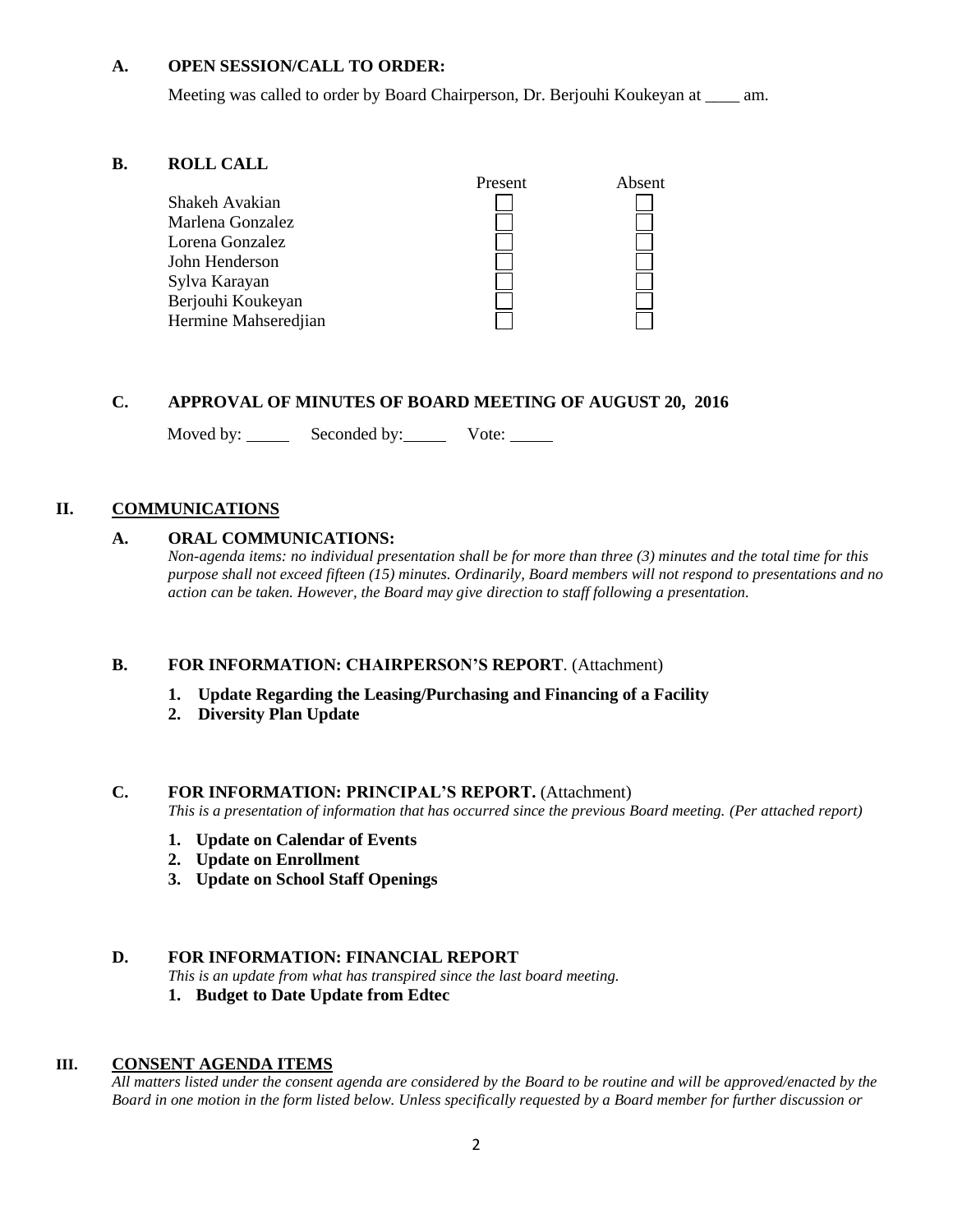*removed from the agenda, there will be no discussion of these items prior to the Board votes on them. The Principal recommends approval of all consent agenda items.*

### **IV. ACTION ITEMS**

**A. Approval is requested for amendment to Parent Student handbook as it pertains to visit/observations in the classroom.**

**Recommend approval**

 Motion by: Seconded by: Vote:

**B. Approval is requested for Board policy pertaining to employee use of their personal vehicle during work hours**

**Recommend approval**

 Motion by: Seconded by: Vote:

**C. Approval is requested for up to \$2500.00 for consulting services for Young, Minney and Corr for Brown Act training of the Governing Board and management.**

#### **Recommend approval**

 Motion by: Seconded by: Vote:

**D. Approval is requested for Facilities Incentive Grant Agreement from the California School Finance Authority**

#### **Recommend approval**

 Motion by: Seconded by: Vote:

**E. Approval is requested for 2016-17 Education Protection Account Spending Plan**

#### **Recommend approval** Motion by: Seconded by: Vote: